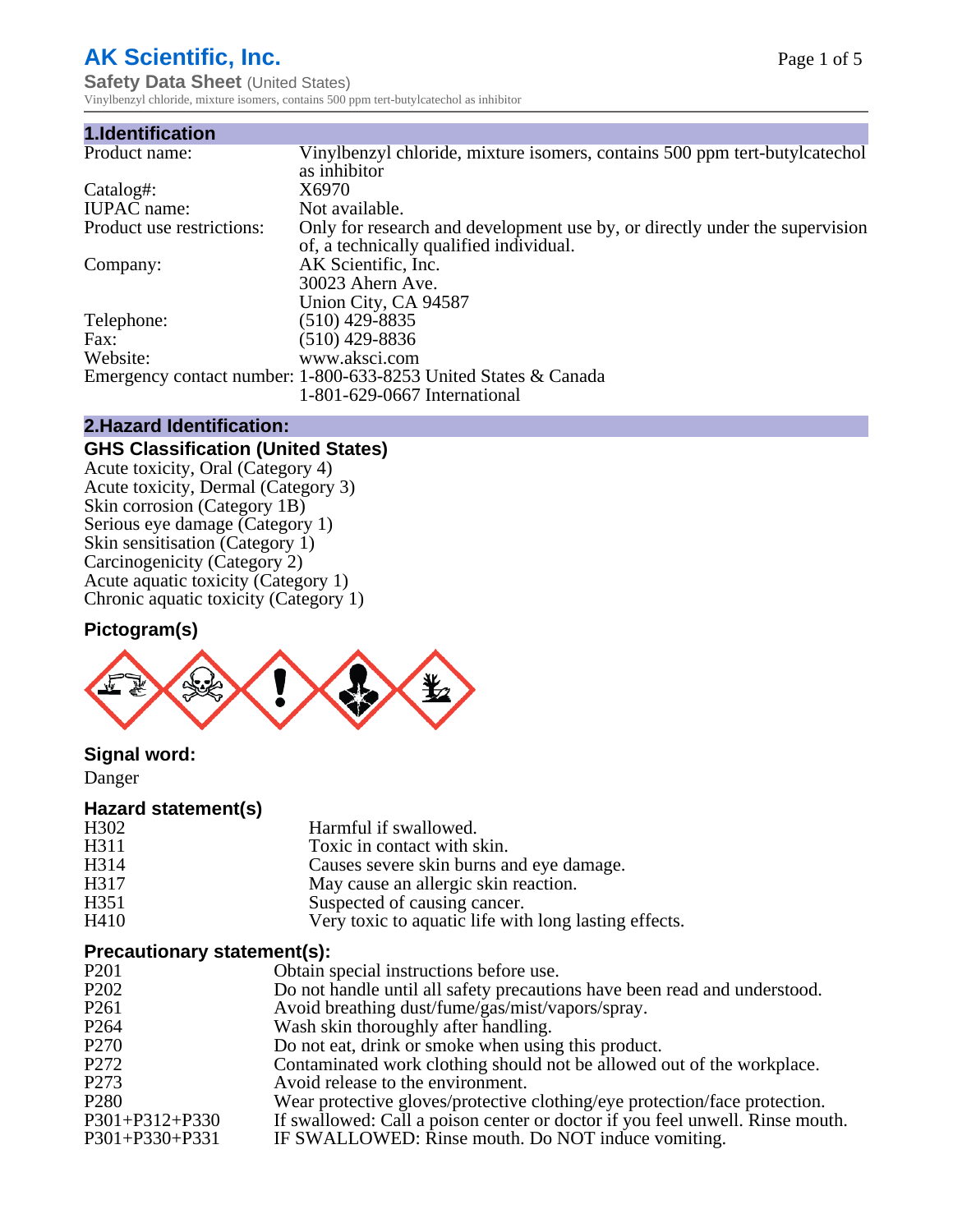| IF ON SKIN (or hair): Remove/Take off immediately all contaminated<br>clothing. Rinse skin with water/shower. |
|---------------------------------------------------------------------------------------------------------------|
|                                                                                                               |
| P305+P351+P338+P310 If in eyes: Rinse cautiously with water for several minutes. Remove contact               |
| lenses, if present and easy to do. Continue rinsing. Immediately call a poison<br>center or doctor.           |
| IF EXPOSED or concerned: Get medical advice/attention.                                                        |
| If skin irritation or rash occurs: Get medical advice/attention.                                              |
| Take off contaminated clothing and wash before reuse.                                                         |
| Collect spillage.                                                                                             |
| Store locked up.                                                                                              |
| Dispose of contents/container to an approved waste disposal plant.                                            |
|                                                                                                               |

#### **Hazards not otherwise classified (HNOC) or not covered by GHS:**

Lachrymator

| 3. Composition/Information on Ingredients |                          |  |
|-------------------------------------------|--------------------------|--|
| Synonyms:                                 | (Chloromethyl) styrene   |  |
| $CAS#$ :                                  | 30030-25-2               |  |
| Purity:                                   | 95% (GC, sum of isomers) |  |
| EC:                                       | 250-005-9                |  |

#### **4. First Aid Measures**

**General Information:** Immediately remove any clothing contaminated by the product. Move out of dangerous area. Consult a physician and show this safety data sheet.

**Inhalation:** Move person to fresh air. If not breathing, give artificial respiration. If breathing is difficult, give oxygen. Obtain medical aid.

**Skin contact:** Immediately flush skin with running water for at least 15 minutes while removing contaminated clothing and shoes. Wash clothing before reuse. Obtain medical aid immediately. **Eye contact:** Immediately flush open eyes with running water for at least 15 minutes. Obtain medical aid immediately.

**Ingestion:** Do NOT induce vomiting without medical advice. Rinse mouth with water. Never administer anything by mouth to an unconscious person. Obtain medical aid immediately.

**Most important symptoms and effects, both acute and delayed:** No further information available. Please see sections 2 and 11.

**Indication of any immediate medical attention and special treatment needed:** No further information available.

#### **5. Fire Fighting Measures**

**Suitable extinguishing media:** Use water spray, dry chemical, carbon dioxide, or chemical foam. **Specific hazards arising from the chemical:** Carbon oxides, Hydrogen chloride.

**Advice for firefighters:** As in any fire, wear a NIOSH-approved or equivalent, pressure-demand, self-contained breathing apparatus and full protective gear. During a fire, irritating and highly toxic gases may be generated by thermal decomposition or combustion.

### **6. Accidental Release Measures**

**Personal precautions, protective equipment and emergency procedures:** Wear protective equipment and keep unprotected personnel away. Ensure adequate ventilation. Remove all sources of ignition. Prevent further leak or spill if safe to do so. For personal protective equipment, please refer to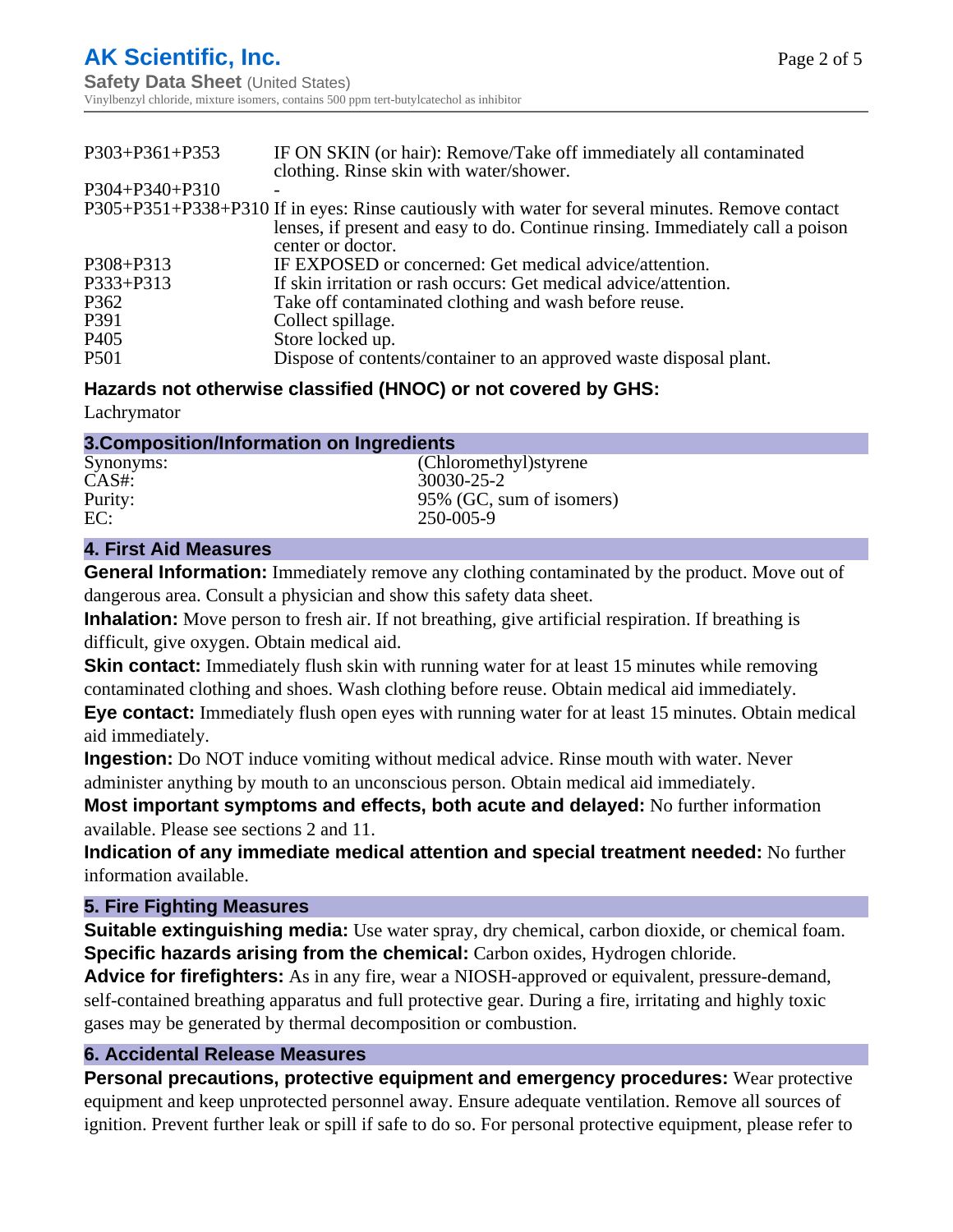#### section 8.

**Environmental precautions:** Do not let product enter drains, other waterways, or soil.

**Methods and materials for containment and cleaning up:** Prevent further leak or spill if safe to do so. Vacuum, sweep up, or absorb with inert material and place into a suitable disposal container. Consult local regulations for disposal. See section 13 for further disposal information.

#### **7. Handling and Storage**

**Precautions for safe handling:** Avoid contact with skin, eyes, and personal clothing. Wash hands thoroughly after handling. Avoid breathing fumes. Use only with adequate ventilation. Wear suitable protective clothing, gloves, and eye/face protection. Keep away from sources of ignition. Minimize dust generation and accumulation. Keep container tightly closed. Open and handle container with care. Do not eat, drink, or smoke while handling.

**Conditions for safe storage, including any incompatibilities:** Store in a tightly-closed container when not in use. Store in a cool, dry, well-ventilated area away from incompatible substances. Keep away from sources of ignition. ,Store long-term at 2-8°C.

#### **8. Exposure Controls/Personal Protection**

#### **Exposure limits:**

| <b>OSHA PEL:</b>  | Not available. |
|-------------------|----------------|
| NIOSH REL:        | Not available. |
| <b>ACGIH TLV:</b> | Not available. |

**Appropriate engineering controls:** Avoid contact with skin, eyes, and clothing. Wash hands before breaks and immediately after handling the product. Facilities storing or utilizing this material should be equipped with an eyewash fountain. Use adequate general and local exhaust ventilation to keep airborne concentrations low.

#### **Personal protection**

| Eyes:        | Based on an evaluation of the eye or face hazards present, wear chemical splash-resistant<br>safety glasses or goggles with side protection. A face shield may be appropriate in some<br>workplaces. Use eyewear tested and approved under appropriate government standards<br>such as OSHA 29 CFR 1910.133 or EU EN166.                                                                                                |
|--------------|-------------------------------------------------------------------------------------------------------------------------------------------------------------------------------------------------------------------------------------------------------------------------------------------------------------------------------------------------------------------------------------------------------------------------|
| Hands:       | Wear gloves selected based on an evaluation of the possible hazards to hands and skin,<br>the duration of use, the physical conditions of the workplace, and the chemical resistance<br>and physical properties of the glove material.                                                                                                                                                                                  |
|              | Skin and body: Protective clothing must be selected based on the hazards present in the workplace, the<br>physical environment, the duration of exposure, and other factors. No fabric can provide<br>protection against all potential hazards; therefore it is important to select the appropriate<br>protective clothing for each specific hazard. At the minimum, wear a laboratory coat and<br>close-toed footwear. |
| Respiratory: | Respirators are not a substitute for accepted engineering control measures such as<br>enclosure or confinement of the operation, general and local ventilation, and substitution<br>of less toxic materials. When respiratory personal protective equipment is appropriate<br>based on an assessment of respiratory hazards in the workplace, use a NIOSH- or<br>CEN-certified respirator.                              |

| 9. Physical and Chemical Properties |                           |
|-------------------------------------|---------------------------|
| <b>Physical State:</b>              | Light yellow clear liquid |
| Molecular Formula:                  | C18H18Cl2                 |
| Molecular Weight:                   | 305.24                    |
| Odor:                               | Not available.            |
| $pH$ :                              | Not available.            |
| <b>Boiling Point Range:</b>         | $229^{\circ}$ C           |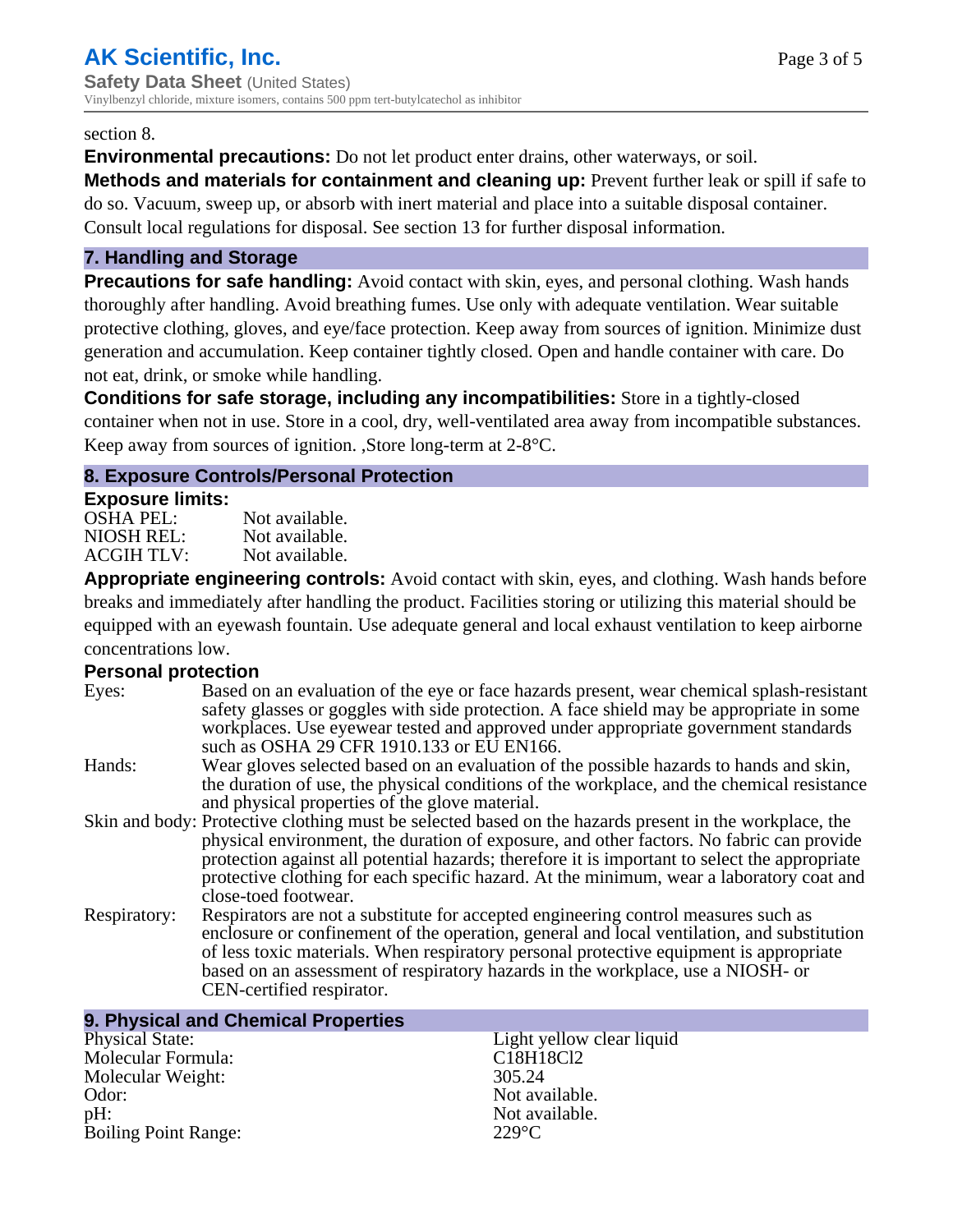# **AK Scientific, Inc.**

**Safety Data Sheet** (United States) Vinylbenzyl chloride, mixture isomers, contains 500 ppm tert-butylcatechol as inhibitor

| Flammability(solid,gas):          | Please see section 2. |
|-----------------------------------|-----------------------|
| Explosive limits:                 | Not available.        |
| Vapor Pressure:                   | Not available.        |
| Vapor Density:                    | Not available.        |
| Solubility:                       | Not available.        |
| <b>Relative Density:</b>          | 1.074                 |
| Refractive Index:                 | Not available.        |
| Volatility:                       | Not available.        |
| <b>Auto-ignition Temperature:</b> | Not available.        |
| <b>Decomposition Temperature:</b> | Not available.        |
| <b>Partition Coefficient:</b>     | Not available.        |

#### **10. Stability and Reactivity**

Reactivity: Not available.<br>Chemical stability: Stable under re Possibility of hazardous reactions: Not available. Conditions to avoid: Dust generation. Incompatible materials:<br>
Hazardous decomposition products: Carbon oxides, Hydrogen chloride. Hazardous decomposition products:

# Stable under recommended temperatures and pressures.

#### **11. Toxicological Information**

RTECS# Not available.<br>Acute toxicity: Not available. Acute toxicity: Routes of exposure: Inhalation, eye contact, skin contact, ingestion. Symptoms related to the physical,chemical and toxicological characteristics:

# Skin contact may result in inflammation characterized by itching, scaling, reddening, blistering, pain or dryness. Eye contact may result in redness, pain or severe eye damage. Inhalation may cause irritation of the lungs and respiratory system. Overexposure may result in serious illness or death.

**Carcinogenicity** Not classified. NTP: Not listed. OSHA: Not listed. Acute toxic effects: Inflammation of the eye is characterized by redness, watering, and itching. Skin inflammation is characterized by itching, scaling, reddening, or, occasionally, blistering.

#### **12. Ecological Information**

Ecotoxicity: Not available.<br>
Not available.<br>
Not available.<br>
Not available. Persistence and degradability:<br>Bioaccumulative potential: Not available.<br>Not available. Bioaccumulative potential: Mobility in soil: Not available. Other adverse effects: Not available.

#### **13. Disposal Considerations**

Disposal of waste: Chemical waste generators must determine whether a discarded chemical is classified as hazardous waste. US EPA guidelines for the classification determination are listed in 40 CFR 261.3. Additionally, waste generators must consult state and local hazardous waste regulations to ensure complete and accurate classification. Observe all federal, state and local regulations when